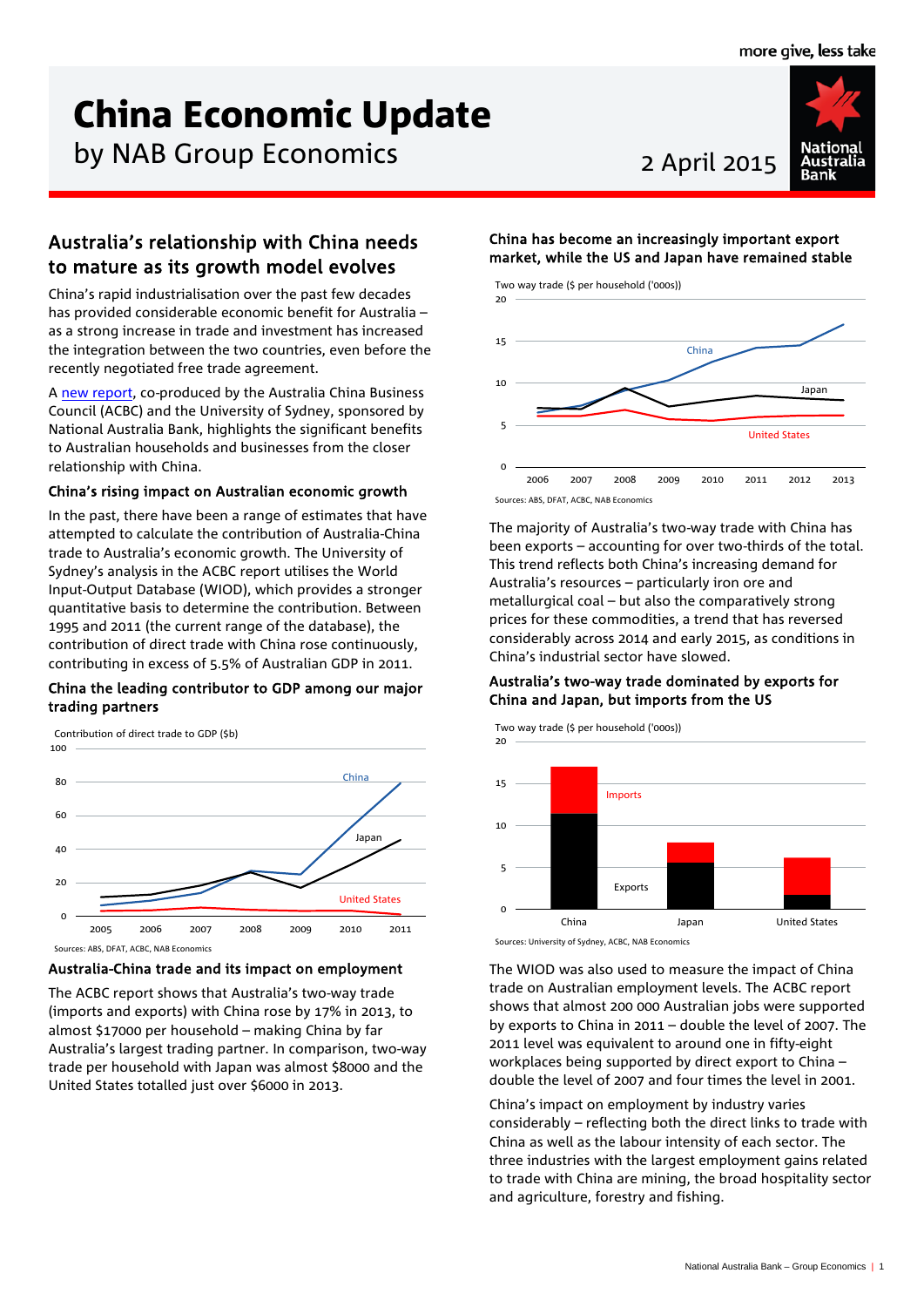### Mining employment the key beneficiary of trade with China (selected industries only shown)



That said, this analysis only considers direct impacts of trade on employment, whereas there are also some spill over effects to related industries. For example, the ACBC report notes that international students provide indirect benefits via accommodation and goods & services purchases that are almost equal to the value of their education expenses.

#### China's economic evolution and the impact on trade

China's model of growth is beginning to change, with the government keen to shift the economy away from the investment and export led model (which has run out of momentum) and towards one centred around consumption (as is the case in advanced economies). This has raised some concerns in Australia – given the rapid growth of resources exports over the past decade, which were closely related to the investment led growth.

However, China's evolution, driven in part by rising incomes and wealth in the emerging middle class, also provides significant opportunities for Australian businesses – particularly in areas like food (both in terms of quality and security), tourism and education. The ACBC report notes that only around five per cent of Australia's exports to China are directed to consumer markets, a ratio that is well below other trading partners. The report also notes that despite the opportunities for growth, reaching these potential customers will require new approaches and engagement with Chinese business partners.

# More to Australia-China trade than iron ore and coal (selected industries only shown)



While resources, particularly iron ore and metallurgical coal, have dominated Australia's trade with China in recent years, there has also been significant growth outside the resources sector. For example, there has been a steady increase in food exports, manufacturing (particularly basic and fabricated metals, machinery, chemicals, electrical & optical equipment and transport equipment) as well as services. This growth has meant that China has become the most important destination for a wide range of nonresource exports.

In agriculture there has been a significant shift in the profile of exports to China. Traditionally, fibres (such as wool and cotton) have dominated Australia-China agricultural trade, but in 2013 there was considerable growth in beef, oilseeds and other meat, reflecting in part the changing dietary patterns in China (switching towards a more Western style diet).

That said, the ACBC report highlights the superior position that New Zealand currently holds in Chinese trade. New Zealand has greater penetration into Chinese consumer markets, particularly for higher value consumption, with a larger share of Australian exports heading to the comparatively lower value food and beverage processing sector (around 45%, compared with just 25% for New Zealand).

### New Zealand's agriculture industry has made greater inroads into higher value consumer sectors

|                                    |             | Chinese industrial sector              |                      |
|------------------------------------|-------------|----------------------------------------|----------------------|
|                                    |             | (Share of exports)                     |                      |
| <b>Export sector</b>               |             | Food,<br><b>Beverages</b><br>& Tobacco | Final<br>consumption |
| Agriculture, Forestry &<br>Fishing | Australia   | 45%                                    | 3%                   |
|                                    | New Zealand | 25%                                    | 24%                  |
| Food, Beverages &<br>Tobacco       | Australia   | 14%                                    | 62%                  |
|                                    | New Zealand | 5%                                     | 79%                  |

Source: University of Sydney, ACBC

#### Conclusions

The evolution of China's growth model means a less resources-intensive export profile for Australia in the longer term. Among other recommendations, the ACBC urge Australian businesses to become more deeply engaged with China's consumer markets and contribute to China's value chains as well as partnering with Chinese firms to expand opportunities in services.

This view is supported by NAB'[s Australia-Asia Business](http://business.nab.com.au/wp-content/uploads/2014/09/nab-australia-asia-business-engagement-inedx-q2-2014.pdf)  [Engagement Index,](http://business.nab.com.au/wp-content/uploads/2014/09/nab-australia-asia-business-engagement-inedx-q2-2014.pdf) which highlights the fact that many Australian firms – particularly in the SME space – engage narrowly with Asia, seeking to benefit from lower cost product imports, rather than a broader trade relationship.

#### For more information, please contact

Gerard Burg +613 8634 2788